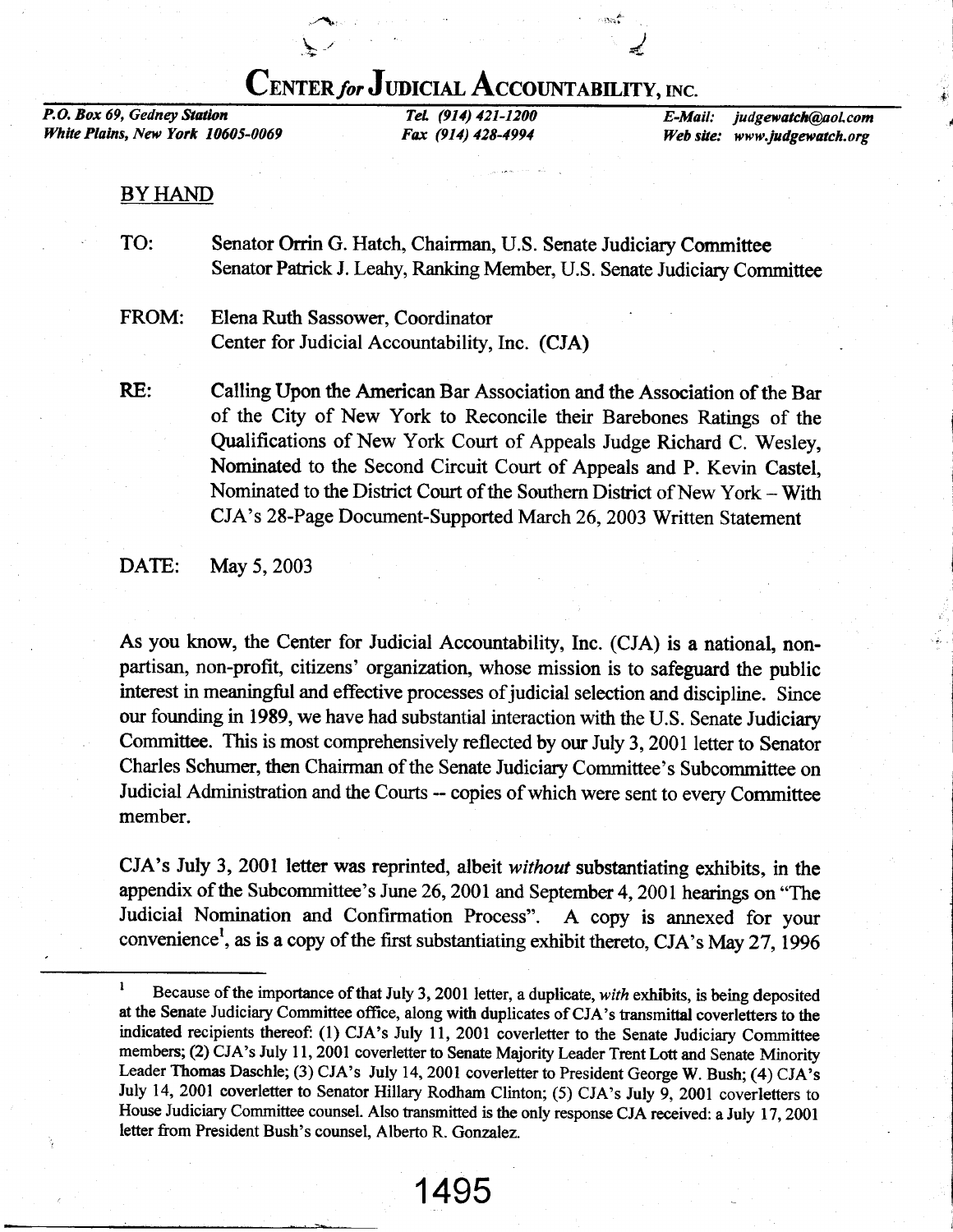4

letter to Chairman Hatch, as reprinted in the record of the Committee's May 21, 1996 hearing on "The Role of the American Bar Association in the Judicial Selection Process".

Among the serious and substantial issues presented by CJA's July 3, 2001 letter were our repeated efforts, beginning in May 1992, to get the Senate Judiciary Committee to confront documentary evidence that the American Bar Association's barebones ratings of judicial nominees, as likewise those of the Association of the Bar of the City of New York, were the product of inadequate and dishonest "investigations". This, in the context of our document-supported opposition to Senate confirmation of three separate nominees to the federal bench - two of whom the Senate confirmed.

Now again, in the context of CJA's opposition to Senate confirmation of New York Court of Appeals Judge Richard C. Wesley, nominated to the Second Circuit Court of Appeals, and of P. Kevin Castel, nominated to the Distict Court of the Southern District of New York, we are furnishing the Committee with documentary evidence establishing the fraudulence of the ABA and City Bar ratings. According to nominations clerk Swen Prior, the ABA's Standing Committee on Federal Judiciary unanimously conferred its highest rating of "well qualified" upon Judge Wesley and Mr. Castel. The City Bar's Committee on the Judiciary, whose ratings are limited to "approved" and "not approved", rated both Judge Wesley and Mr. Castel as "approved"<sup>2</sup>.

The documentary evidence herein tansmitted to establish the fraudulence of these ABA and City Bar ratings is the SAME as we transmitted to the ABA and City Bar to establish the unfitness of Judge Wesley and Mr. Castel, arising from their lack of integrity. Summarizing this evidence is CJA's 28-page March 26,2003 written statement to the ABA and City Bar -- separate copies of which are being furnished to you, along with separate copies of the documents focally presented therein:

(1) my October 15, 2002 motion for reargument, vacatur for fraud, lack of jurisdiction, disclosure & other relief and my October 24, 2002 motion for leave to appeal in *Elena Ruth Sassower*, *Coordinator of the Center for* Judicial Accountability, Inc., acting pro bono publico v. Commission on Judicial Conduct of the State of New York -- with the New York Court of Appeals' two December 17, 2002 decisions thereon;

1496

<sup>2</sup> CJA requests a copy of the ABA and City Bar letters transmitting these ratings.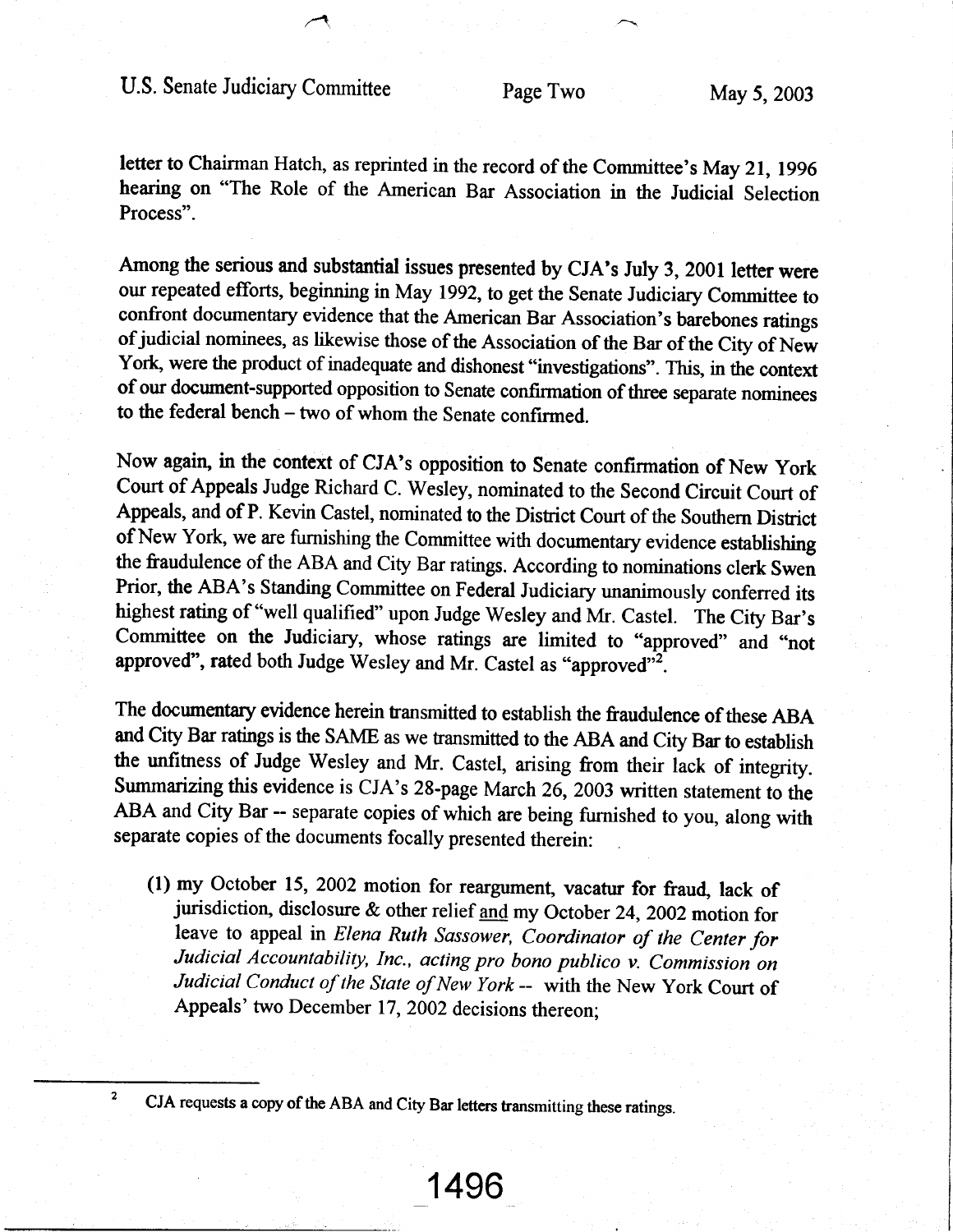## U.S. Senate Judiciary Committee Page Three May 5, 2003

(2) CJA's September 18, 2000 letter to Mr. Castel, enclosing CJA's June 20, 2000 letter to City Bar President Evan Davis, with two free-standing compendia of exhibits.

These documents were identified by CJA's March 26, 2003 written statement (at pp. 19-22, 27-28) as sufficient in and of themselves in establishing the salient aspects of Judge Wesley's and Mr. Castel's unfitness. Nevertheless, we deposited additional Nevertheless, we deposited additional substantiating documents with the City Bar, available for inspection by the ABA as well, to wit, the FULL record of Elena Ruth Sassower, Coordinator of the Center for Judicial Accountability, Inc., acting pro bono publico v. Commission on Judicial Conduct of the State of New York. These were:

- (l) FIVE cartons containing the ONGINAL rdocuments I had filed with the Court of Appeals on "Law Day", May 1, 2002, to substantiate my May 1, 2002 disqualification/disclosure motion and my May 1, 2002 jurisdictional statement in support of my appeal of right<sup>3</sup>;
- (2) ONE redweld file folder containing a COPY of the motion and appeal papers that were before the Court of Appeals

As identified by our March  $26<sup>th</sup>$  statement (p. 19), it was the bar associations' obligation to examine the underlying substantiating record if, as to Judge Wesley, they had "any chariable doubt as to his unfitness for ANY judicial office or, indeed, for ANy oflice of public trust". The same held true for Mr. Castel.

Nevertheless, when I retrieved the FIVE cartons and one redweld from the City Bar which was on "Law Day", May  $1, 2003$  – the underlying record appeared to be in the same "untouched by human hands" condition as when I had delivered it to the City Bar on March  $26<sup>th4</sup>$  You may assess its all-too-pristine condition for yourselves, as these same FIVE cartons and one redweld, collectively containing the FULL record in Elena Ruth Sassower v. Commission, are being delivered herewith to the Senate Judiciary Committee. In any event, since bar examination of this record would have enabled the

<sup>&</sup>lt;sup>3</sup> These FIVE cartons were themselves originals: being the SAME draped in the American flag cartons, topped by a ribbon as I had delivered to the New York Court of Appeals. This is reflected by the Court of Appeals' May 1, 2002 date stamp, and the attached yellow slips on which are handwritten "Motion 581" and "Return to E. Sassower" and the lengthier message on attached white paper strips, instructing not to fasten paper clips, fail to replace removed documents, etc.

The only real "wear" appeared to be to the large patriotic red, white, and blue stars and strips ribbon on the smallest box. It was crushed.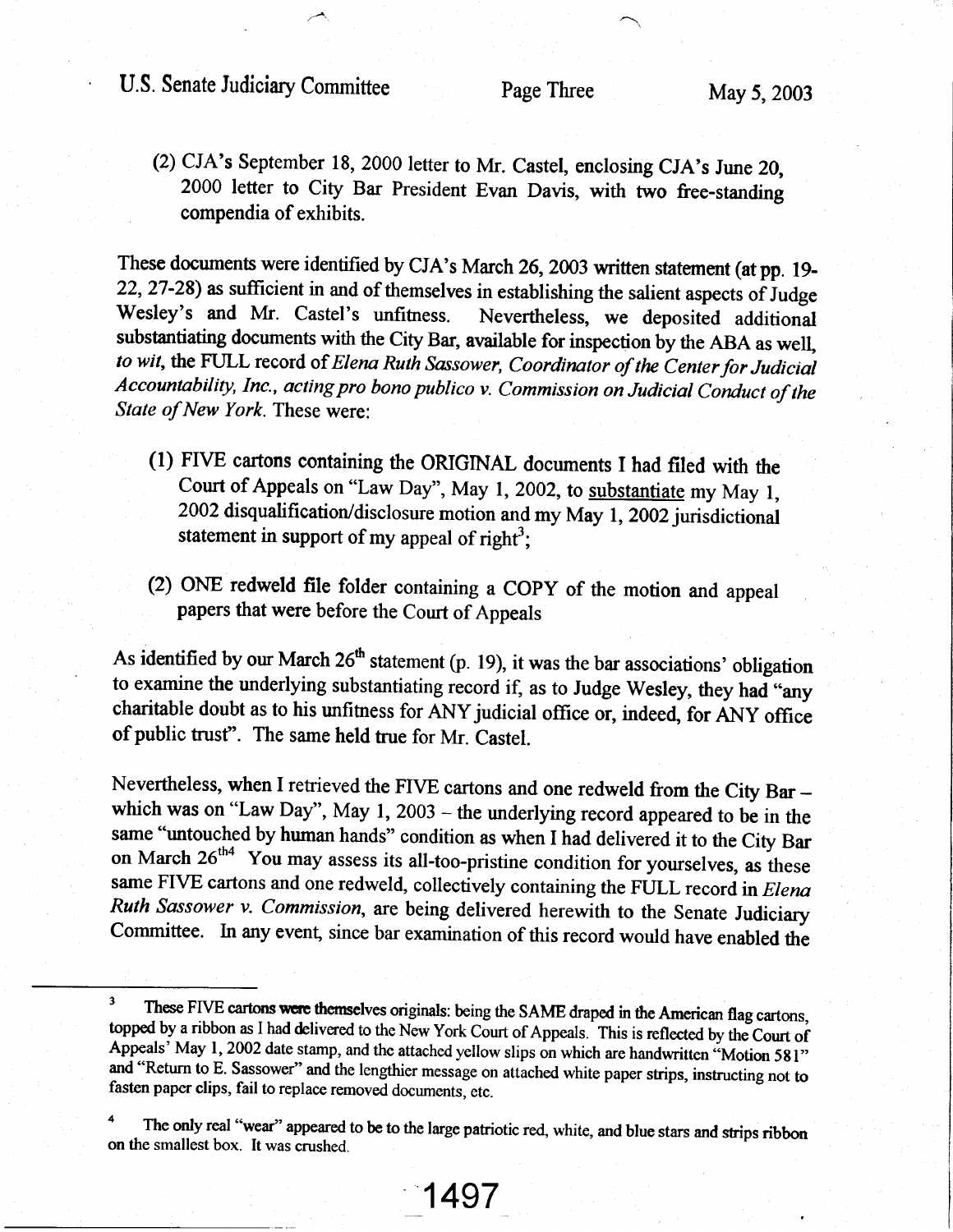ABA and City Bar to verify the truth of our March 26, 2003 written statement, preventing any ratings other than that Judge Wesley and Mr. Castel were each "not qualified" and "not approved", the Senate Judiciary Committee must call upon the ABA and City Bar to identify which documents they examined. Indeed, the Committee must call upon them to disgorge their findings with respect to our March 26, 2003 written statement, including as to the specifics particularized at pages 27-28 of the statement as requiring response by Judge Wesley and Mr. Castel<sup>5</sup>.

Of course, the threshold findings the ABA and City Bar were each required to have made pertained to their serious and substantial conflicts of interest, disqualifying them from any evaluation of these nominees. The City Bar's conflicts are immediately evident<br>from pages 21-25 of our March 26, 2003 written statement and the focally discussed documents therein. The ABA's conflicts are immediately evident from the underlying substantiating record, including the cert petition in the federal action Doris L. Sassower  $v.$  Hon. Guy Mangano, et al., expressly identified by our written statement (at pp. 17-18, 28), and even more directly from the additional documents which we simultaneously transmitted to the ABA on March  $26<sup>th6</sup>$ . From these, the bar associations knew they had flagrantly violated the SAME vital mandatory rules of professional responsibility as Judge Wesley and Mr. Castel and that findings adverse to these nominees would necessarily expose their own leading roles in covering up a systemic governmental corruption which Elena Ruth Sassower v. Commission sought to redress.

The within transmittal, documentarily proving that the ABA and City Bar are utterly unworthy of the Senate Judiciary Committee's trust and confidence -- and the critical importance of citizen participation - must impel the Committee to finally implement the unimplemented salutary recommendations pertaining to the federal judicial confirmation process from the 1975 book, The Judiciary Committees, by Ralph Nader's Congress Project, from the 1986 Common Cause report, **Assembly-Line Approval**, and from the 1988 book Judicial Roulette, by the Twentieth Century Fund's Task Force on Judicial Selection – referred to in CJA's July 3, 2001 letter (Exhibit "A", p. 236). Among these is the recommendation pertaining to the ABA's barebones ratings, but applicable to similar ratings by other bar associations, that basic substantiating information be supplied.

<sup>&</sup>lt;sup>5</sup> We sent Judge Wesley and Mr. Castel copies of our March 26, 2003 written statement under an April 2, 2003 coverletter – copies of which we furnished to the ABA and City Bar.

<sup>&</sup>lt;sup>6</sup> Copies will be hereinafter transmitted to you with a more particularized recitation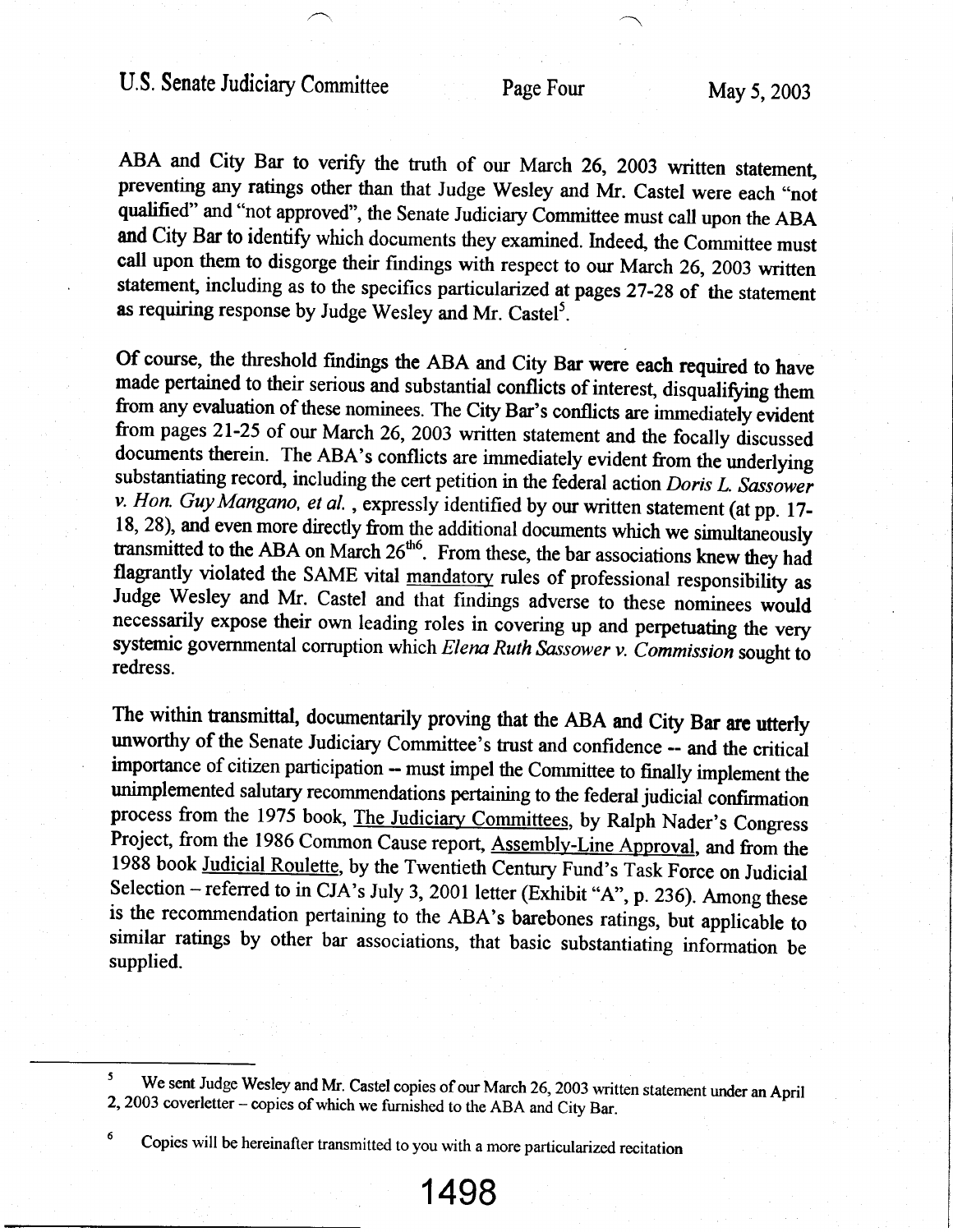The discussion accompanying the 1986 Common Cause recommendation,

"The [Senate Judiciary] Committee should ask the ABA to provide information on the scope of its investigation, a summary of the basis for its evaluation, and a surnmary of the controversial issues, if any, discovered concerning the nominee",

is especially compelling -- and is annexed (Exhibit "C"). Also annexed is the testimony of Professor Daniel Meador at this Committee's own May 21, 1996 hearing on "The Role of the American Bar Association in the Judicial Selection Process". professor Meador, a member of the Miller Center Commission on the Selection of Federal Judges, testified as to that Commission's recommendation in its 1996 report that the ABA give reasons for its ratings (Exhibit "D"). These reinforce CJA's reasonable request herein that the Senate Judiciary Commiffee call upon the ABA and City Bar to reconcile their barebones ratings for Judge Wesley and Mr. Castel with CJA's document-supported March 26, 2003 written statement.

We look forward to answering your questions, including under oath, as to any aspect of our March 26, 2003 wriffen statement. In the event home state Senators Charles Schumer and Hillary Rodham Clinton do not use their "blue slip" senatorial prerogative to block Senate confirmation, as we have requested by letters to them dated April 23, 2003, and President Bush does not withdraw the nominations, as we have requested by letter of today's date, we reiterate our March 14, 2003 written request to testify at any Senate Judiciary Committee hearing to be held on Judge Wesley's and Mr. Castel's confirmations.

Thank you.  $e^{\epsilon}$ fuN>ooAle--

cc: President George W. Bush Senator Charles E. Schumer Senator Hillary Rodham Clinton American Bar Association Association of the Bar of the City of New york New York Court of Appeals Judge Richard C. Wesley P. Kevin Castel, Esq. The Press

Enclosures: See accompanying Inventory of Transmittal